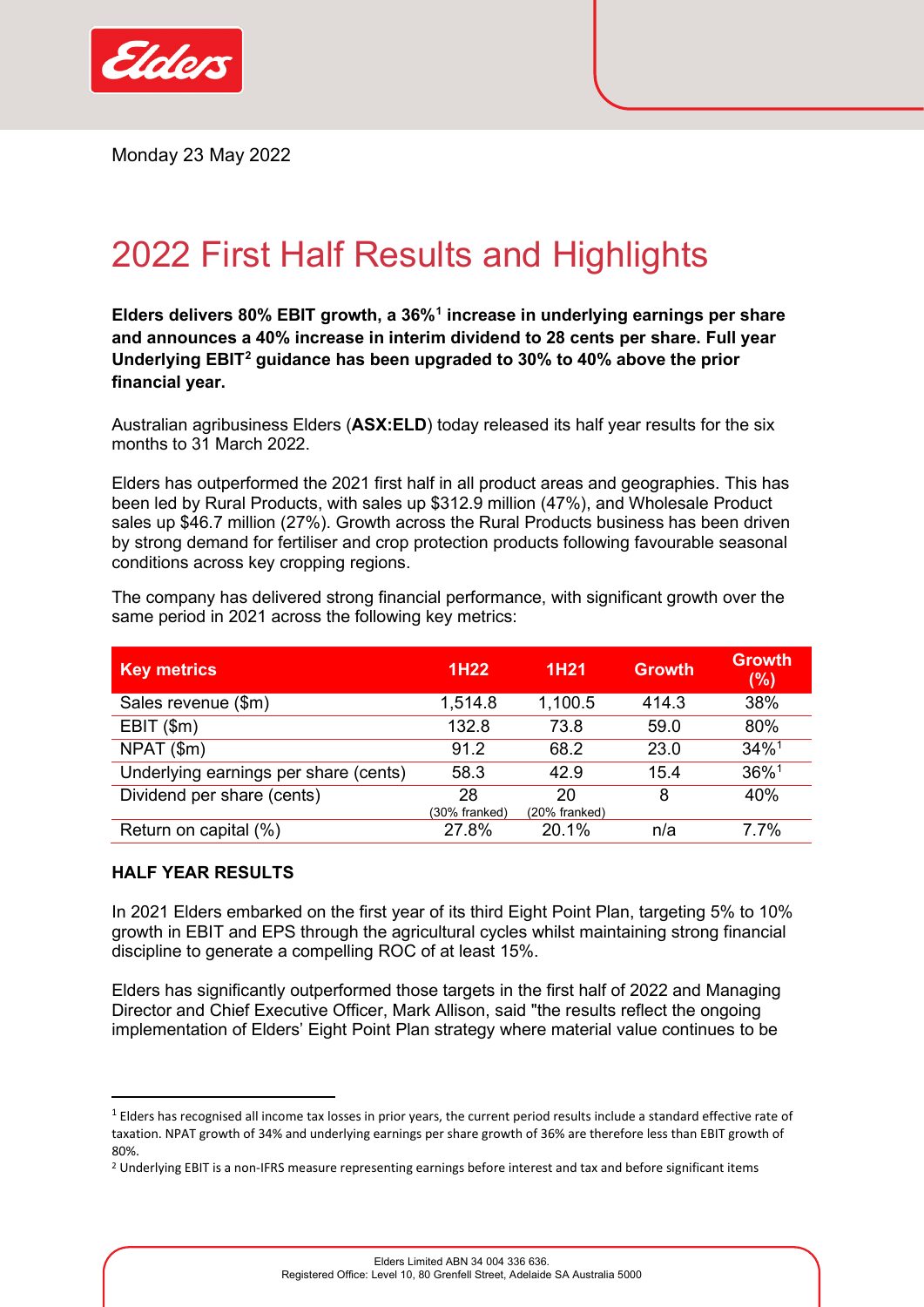

delivered through business improvement and growth initiatives, enabling the company to leverage excellent market conditions and deliver an outstanding result for shareholders."

Elders' backward integration strategy, through the TitanAg business, has also played a role in achieving the 2022 first half results, with a 1.2% margin improvement in Rural Products.

Other operational highlights include:

- Agency Services gross margin improvement to \$82.2 million, up 11% largely driven by high livestock prices more than offsetting reduced volume caused by favourable seasonal conditions.
- Real Estate Services contributing gross margin of \$33.3 million, up 38%, with significant growth in farmland agency (15% increase in transactions), residential agency (7% increase in transactions), and property management operations.
- Financial Services margin improvement of \$2.8 million, up 14% to \$23.3 million, driven by a 9% increase in gross written premiums in Elders Insurance and improved Livestock in Transit product penetration rates.
- Ongoing bolt on acquisitions continuing to fill strategic geographic gaps and grow earnings.

## **OUTLOOK**

The company has refreshed its outlook to an expectation of full year Underlying EBIT in the range of 30% to 40% above full year 2021 Underlying EBIT.

Elders expects to benefit from a positive winter cropping outlook with sufficient soil moisture for improved production in the second half.

"The strong first half performance has continued in April and we now expect to deliver full year 2022 Underlying EBIT in the range of 30% to 40% above full year 2021 Underlying EBIT. This expectation replaces the guidance we gave to the market on 14 March 2022", said Mr Allison.

"Lower cash flow in the first half reflects that we have built an inventory position to allow us to meet anticipated increases in winter cropping demand. Consistent with last financial year, we are targeting 90% cash conversion for the full year.

Cattle and sheep prices are expected to remain high, benefitting the Agency business and offsetting anticipated lower volumes resulting from feed availability and livestock restocking.

Current awaiting settlement volumes and buyer demand indicate that Real Estate Services will continue to outperform against the prior year.

The outlook is bright for the remainder of 2022 for Elders, its shareholders and its customers", concluded Mr Allison.

Elders' guidance for full year 2022 is subject to a range of variables including:

- the potential of supply chain disruptions as a result of COVID-19 and geopolitical events;
- unexpected and un-forecast changes to seasonal conditions and severe weather events; and
- unexpected and un-forecast changes in commodity prices.